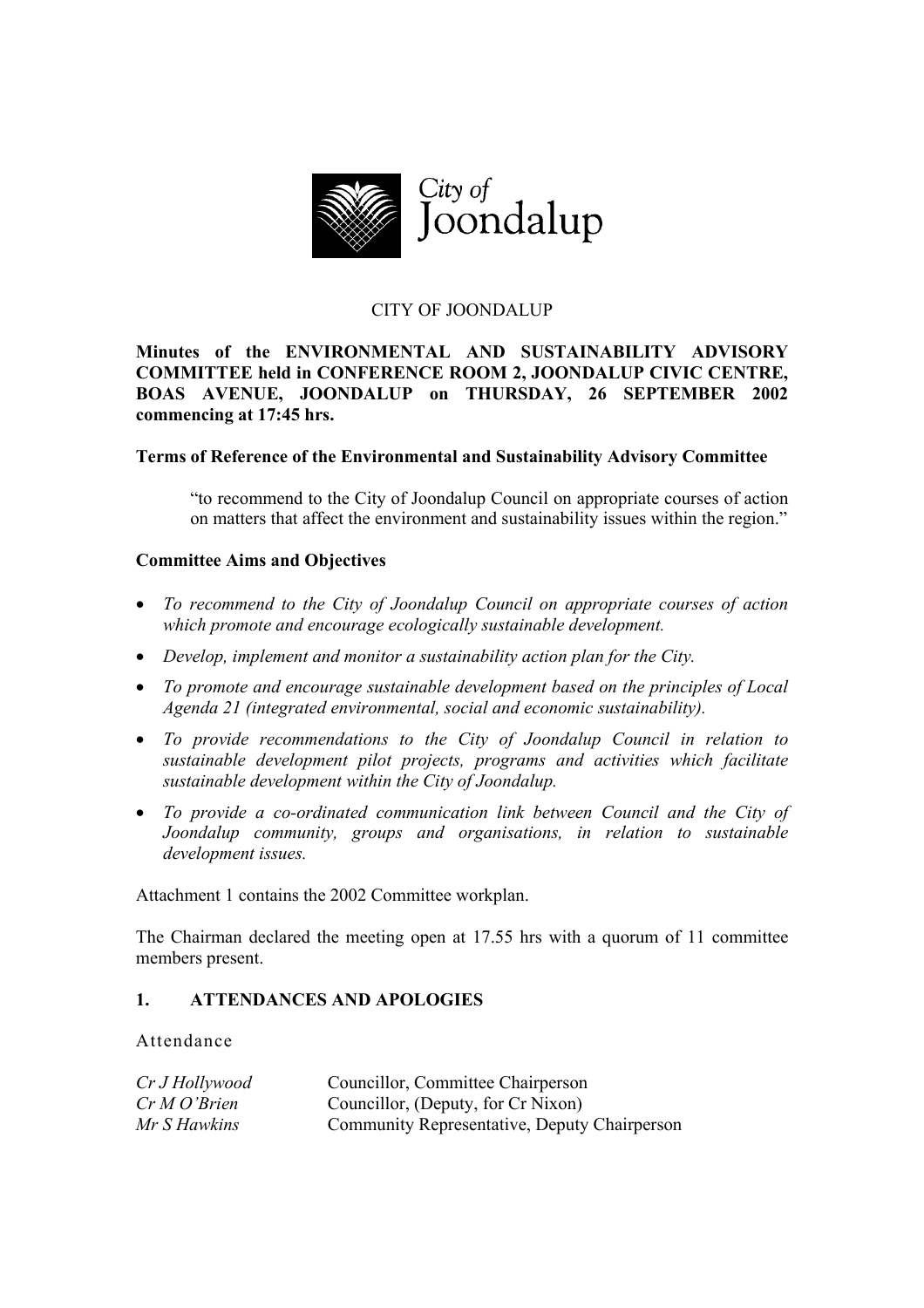| Mr J Goldsmith | Sustainable Development Officer                 |
|----------------|-------------------------------------------------|
| Mr S Magyar    | <b>Community Representative</b>                 |
| Mr W Carstairs | <b>Community Representative</b>                 |
| Mr G Down      | <b>Community Representative</b>                 |
| Mr G Hartnett  | <b>Community Representative</b>                 |
| Mr R Kurup     | <b>Community Representative</b>                 |
| $MrV$ Cusack   | <b>Community Representative</b>                 |
| Mr D Cluning   | Manager Operations Services (absent from 18.20) |
| Apologies      |                                                 |
| Cr A Nixon     | Councillor, (Deputy, Cr O'Brien)                |
| Mr D Wake      | <b>Community Representative</b>                 |

Non Attendance

Nil

Guests

| Ms Rhonda Hardy          | Manager Strategic and Corporate Planning              |
|--------------------------|-------------------------------------------------------|
| Mr Peter Pikor           | Manager Infrastructure Management and Ranger Services |
| Mr Peter Van de Wyngaard | Yellagonga Catchment Group Committee member           |

# **2. DECLARATIONS OF FINANCIAL INTEREST**

### Nil

## **3. CONFIRMATION OF MINUTES**

## **3.1 Minutes of the Environmental and Sustainability Advisory Committee held on 22 July 2002.**

Committee minutes are available on the City of Joondalup web site. The direct link is;

http://www.joondalup.wa.gov.au/BUcouncilsupport/agenmin/council\_minutes\_co mmittees.asp

**MOVED Cr O'Brien SECONDED Mr Hawkins that the minutes of the Environmental and Sustainability Advisory Committee meeting held on 22 July 2002 be accepted as a true and accurate record (subject to a correction of the date of the meeting, 22 July 2002).** 

**The Motion was Put and CARRIED**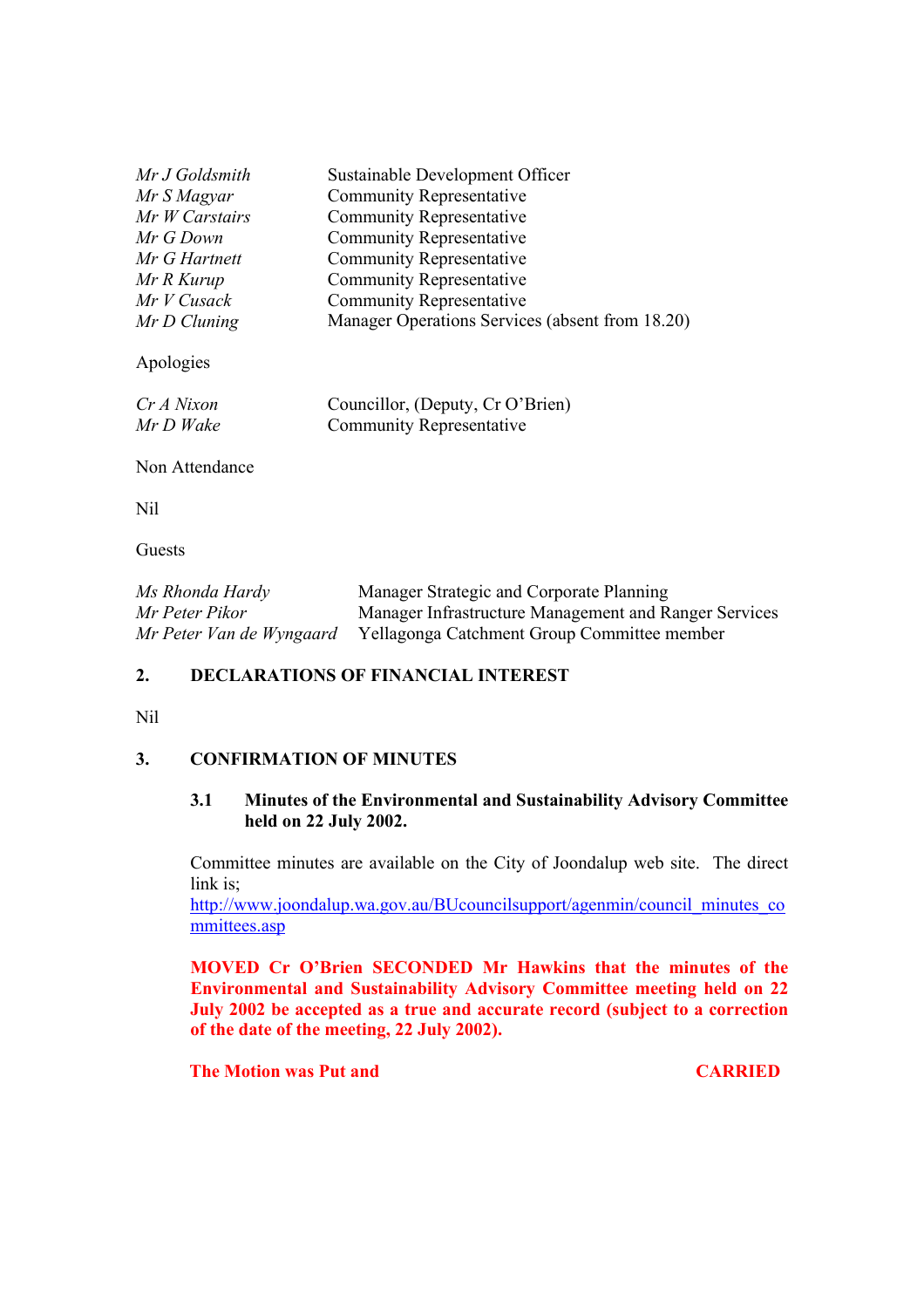## **4. BUSINESS OUTSTANDING FROM PREVIOUS MEETINGS (Cr J Hollywood)**

Committee members updated the committee regarding action items and outstanding business arising from the 22 July 2002 Committee meeting.

Item 5.1. The Sustainable Futures Working Group and the Environmental Sustainability Advisory Committee met to workshop sustainability projects and the outcomes of the workshop will be considered at the next working group meeting scheduled for mid October.

Item 5.2. Addressed by Mr Down, item 5.2 of this meeting.

Item 5.3. No report available from Mr Wake.

Item 6.3 (Earth Charter). Mr Goldsmith gave an update regarding the Earth Charter and the invitation to the City by the Planit Earth Charter group to prepare a case study, featuring the application of the Earth Charter to the City's strategic planning process. The case study is nearing completion and will be presented at the next committee meeting. It was noted that the Shire of Serpentine Jarrahdale has indicated its support for applying the Earth Charter to Council business.

Committee members reported to the committee regarding all committee workplan action items which are scheduled for completion by September 2002.

The committee updated the work plan, attachment 1.

## **5. BUSINESS ITEMS**

## **5.1 State Government Sustainability Consultation Draft is Launched (Mr J Goldsmith).**

Hon Dr Geoff Gallop MLA, Premier of Western Australia, released *Focus on the Future: The Western Australian State Sustainability Strategy: Consultation draft*  on Friday 13 September for a four month public consultation period.

The full PDF version *of Focus on the future: The Western Australian State Sustainability Strategy: consultation draft* is available at http://www.sustainability.dpc.wa.gov.au/docs/Draft\_Strategy.htm

The sustainability strategy is a substantial document (over 230 pages) and consists of the following sections;

Foreword, Overview, Acknowledgements, Contents and Summary 1. Introduction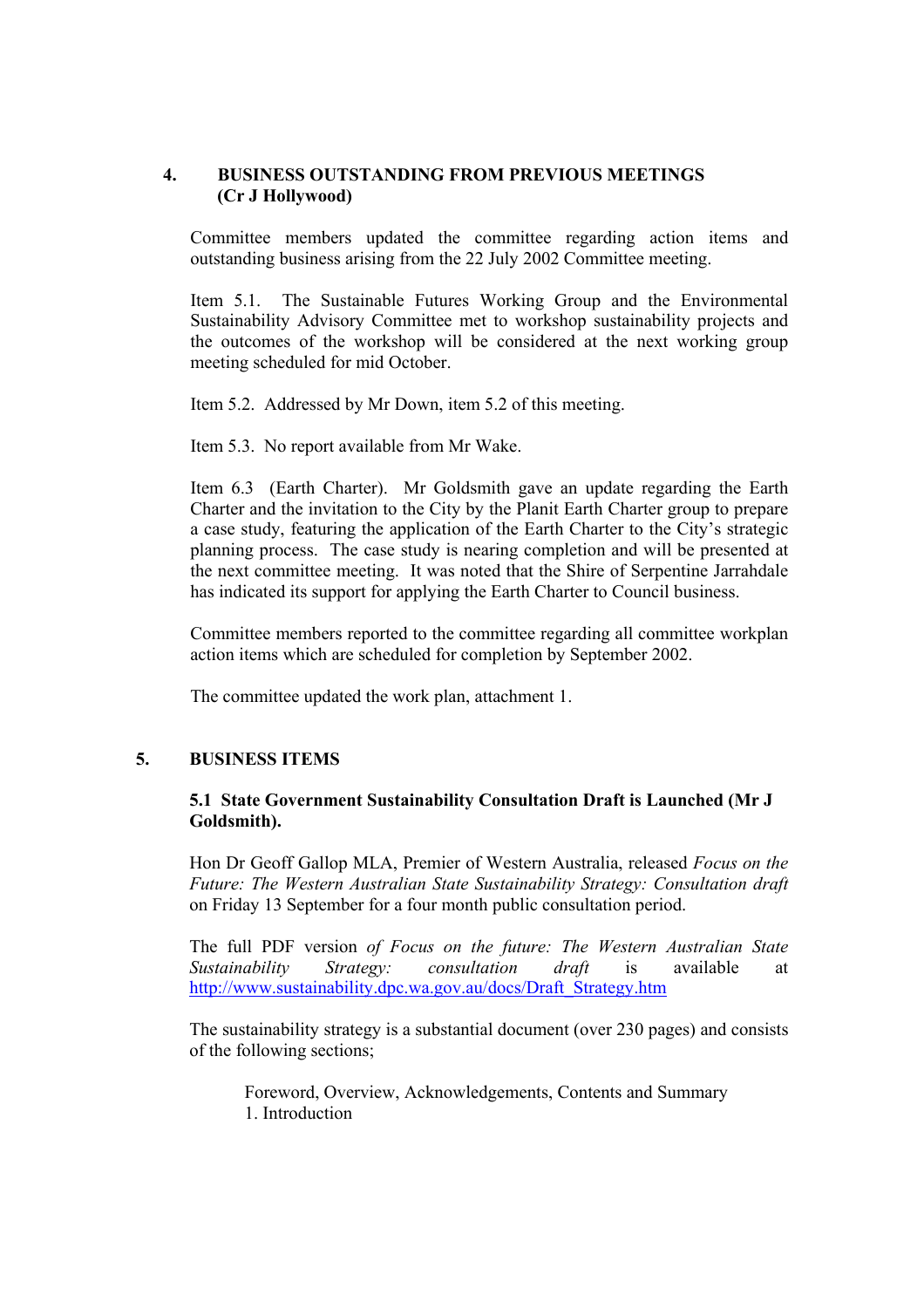2. The conceptual basis: developing a framework for sustainability

- 3. Sustainability and governance
- 4. Contributing to global sustainability
- 5. Sustainable use of natural resources
- 6. Sustainability and settlements
- 7. Sustainability and community
- 8. Sustainability and business
- 9. Implementation
- Appendixes
- List of proposed actions
- Sustainability Framework Poster

A CD-ROM accompanies the printed version of the draft Strategy. The CD-ROM contains a PDF version of the draft Strategy and background material also available on this website such as written submissions and background papers. The City of Joondalup submission features in the written submission section. Please contact the Sustainability Policy Unit if you would like a copy of the CD-ROM.

Written submissions are invited on the draft Strategy until 10 January 2003.

(Source, adapted from the Department of Premier and Cabinet web site at http://www.sustainability.dpc.wa.gov.au/index.htm).

It is recommended that the State Government's draft consultation document be reviewed in conjunction with the City of Joondalup draft Sustainability Plan, which the committee and the Sustainable Futures Working Group have contributed towards.

# **MOVED Mr Magyar SECONDED Mr Kurup That the Environmental and Sustainability Advisory Committee;**

- **1. NOTES the document "Focus on the Future: The Western Australian State Sustainability Strategy: Consultation draft", available at http://www.sustainability.dpc.wa.gov.au/docs/Draft\_Strategy.htm**
- **2. RECOMMENDS that Council prepares a submission on the consultation draft, for submission to the Department of Premier and Cabinet by the closure of the public consultation period (10 January 2003).**
- **3. REVIEWS the consultation draft in relation to the draft City of Joondalup draft sustainability plan, and provides preliminary comment at a joint workshop to be arranged for mid October 2002, with the Sustainable Futures Working Group.**

**The Motion was Put and CARRIED CARRIED**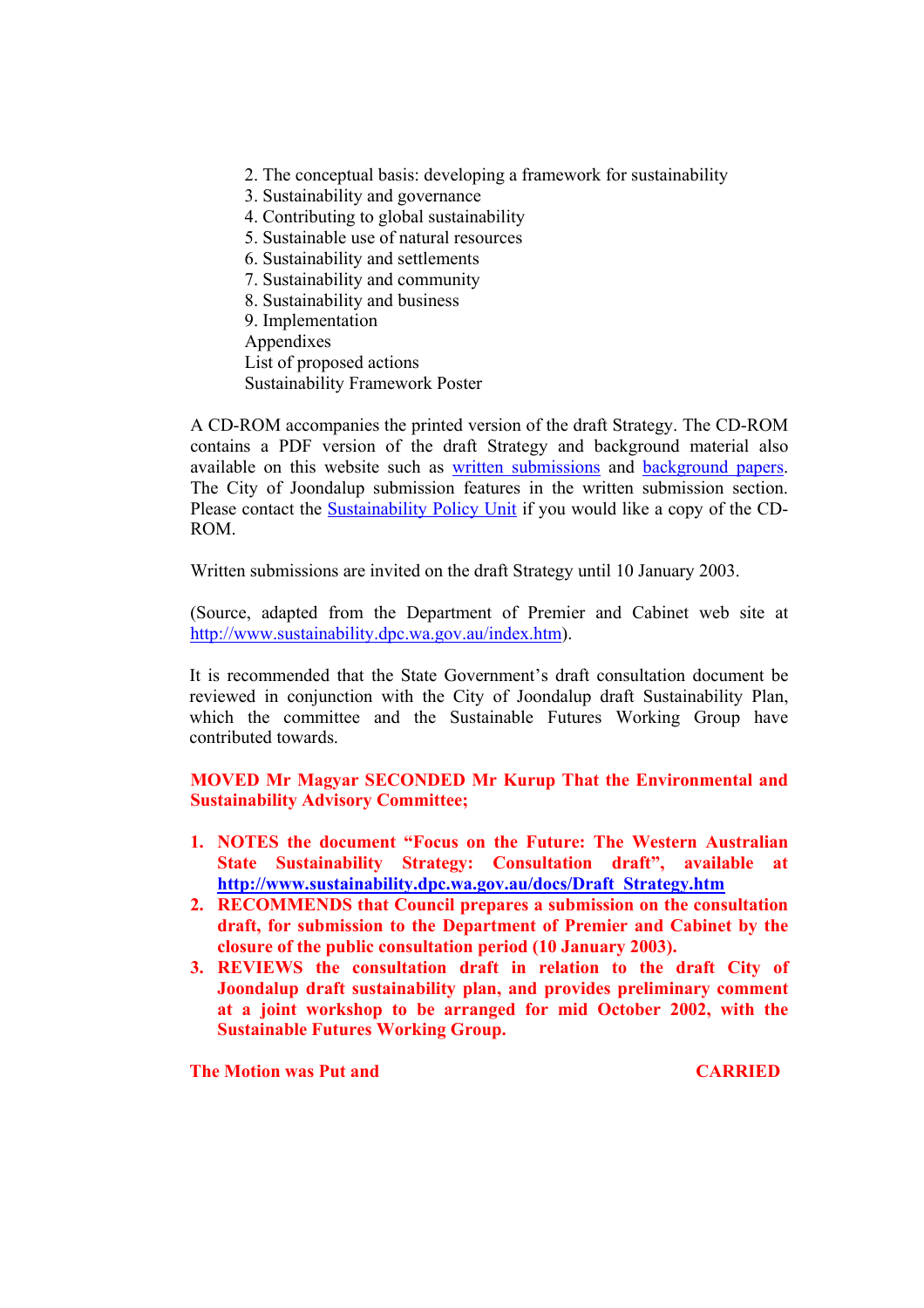## **5.2 Workplan item 2.5, Coordination of Cities for Climate Protection Milestone 3- Development of Greenhouse Gas Emission Reduction Action Plan (Mr Geoff Down)**

The Committee work plan action item 2.5 allocates Mr S Magyar, Cr M O'Brien, Mr V Cusack, Mr D Wake, Mr G Down to assist in the coordination of Cities for Climate Protection Milestone 3- Development of Greenhouse Gas Emission Reduction Action Plan.

The Cities for Climate Protection web site provides extensive information regarding the development of greenhouse gas action plans. The site is accessed via the living.joondalup.wa.gov.au. The direct link is;

http://living.joondalup.wa.gov.au/BUOrgnStrategic/sustainability/living\_ser vices\_sustainability\_ccp.asp

The 2002-2003 budget allocation for the CCP programme is \$20,000

It is proposed that a project officer be appointed to develop the corporate action plan.

Mr Geoff Down presented the following report.

#### **Cities for Climate Protection**

#### **Milestone 3: Developing a Local Action Plan**

The local action plan documents the projects that the Council will implement to achieve its reduction target. The plans can vary in format, ranging from strategic documents to detailed work plans. The Milestone criteria encourage councils to develop locally meaningful plans.

The City of Joondalup has already embarked on the Cities for Climate Protection (CCP) initiative and has successfully completed Milestones 1 and 2. This has provided an insight into local greenhouse gas emissions and the setting of a reduction target of 20% by 2010.

From a study of other councils, which have achieved Milestone 3, it is clear that there are many opportunities in the council's day-to-day activities for reductions in their greenhouse gas emissions. These reductions can be extended to encompass the whole community by the Council's management strategies and energy efficiency practices.

#### **Reduction Opportunities**

Areas for the council to consider include: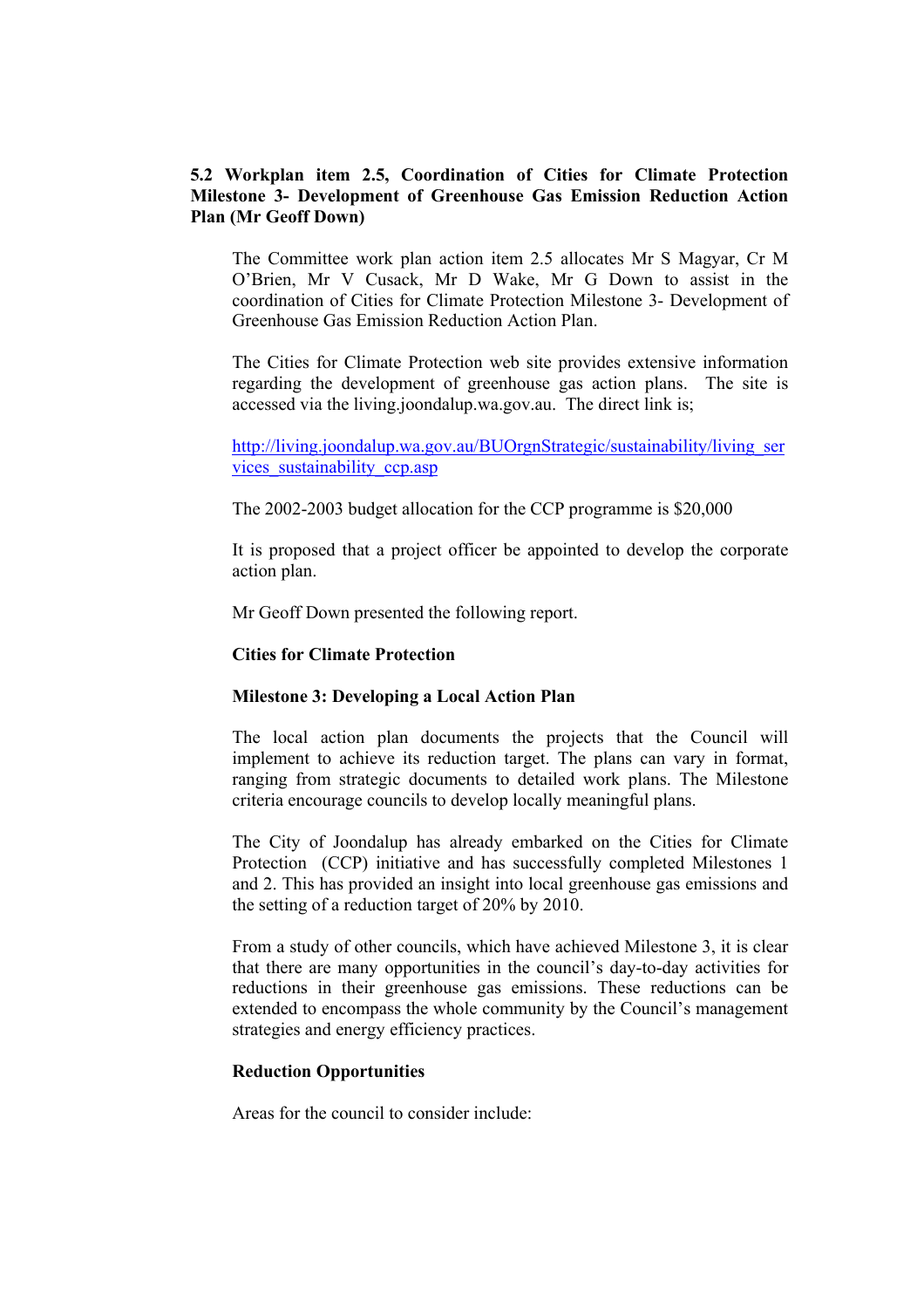- Buildings:
	- Regular energy audits of existing buildings
	- Energy star office equipment (City of Adelaide)
	- Low wattage lighting
	- Solar water heating (Leichhart, NSW)
	- Adjusting thermostats on HVAC
	- Staff awareness programmes (Leichhart)
	- Purchase of green power from utility (Serpentine- Jarrahdale)
	- Photovoltaic panels (City of Melbourne)
- Transport:
	- Encourage use of public transport (West Torrens)
	- Travel passes for staff
	- Use of dual fuel vehicles (Gosnells)
	- Non car days for staff
	- Bike fleet for staff
- Waste<sup>.</sup> -
	- Waste audits (Leichhart)
	- Encourage recycling
	- Office paper use (West Torrens)
	- Encourage composting (Port Phillip, Vic)
- Street Lighting: -
	- Solar lighting in parks
	- Energy efficient lamps (Port Phillip)
	- Timing
	- LED technology for traffic lights
- Water
	- Low flow water valves
	- Reduce reticulation use (Playford, SA)
	- Leaking taps
- **Community** 
	- Education
	- Household energy audits
	- Solar passive house design incentives (Hobart)
	- Partnerships with business organizations
	- Seek funding for efficiency initiatives (Armidale, NSW)

Many of the above areas for consideration in an action plan are already undertaken by the Council and allow the issues of sustainability and the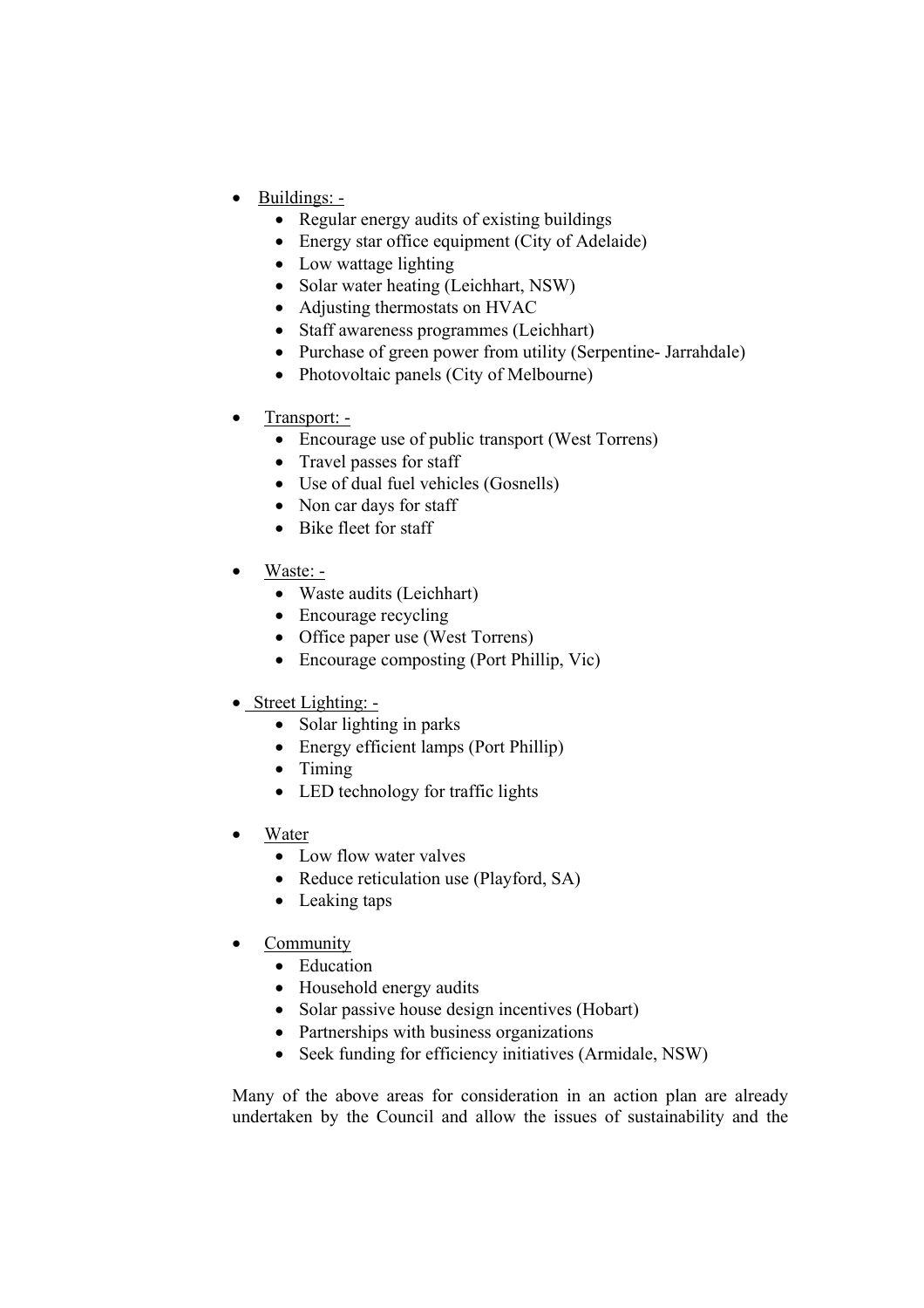environment to be included. The Action Plan has the potential to involve all members of the Council and Community in reducing Greenhouse gas emissions.

Council has allocated a budget of \$20,000 in the 2002/2003 financial year to the Cities for Climate Protection Milestone 3 phase. Completion of Milestone 3 will make the City eligible to apply for Federal government funding relating to the implementation of the Greenhouse action plan. Plan.

## **Future Milestones**

Careful consideration of the Action Plan will give a firm base from which Milestone 4 and 5 can be launched. Essentially, councils at Milestone 4 can demonstrate the reductions they are achieving through their greenhouse projects. It is important to consider which activities can be targeted at the early stage to give the maximum reduction within the present council operations.

The Action Plan should include the following points:

- Suitable indicators to monitor
- Who is responsible to implement and monitor
- Cost and potential savings of individual actions
- The management of the information gained from monitoring
- Implementation of any action that might be required as a result of the monitoring

### **Beyond Milestone 5**

The success of CCP in Australia has seen it become the fastest growing programme worldwide with a large uptake by councils. It has a large number of councils about to reach the strategic local action plan and implementation stages of the campaign. Interestingly, it is now being discussed as to the way forward beyond Milestone 5, perhaps to include a wider agenda, regional approaches, and corporate partnerships. The City of Joondalup is currently entering an exciting phase of the programme and should be confident in its ability to meet the future challenges.

At Council's meeting held on 13 August 2002, Council resolved the following (refer to Council report CJ191 08/02);

• **That Council requests the Environmental and Sustainability Advisory Committee to investigate opportunities for Council to**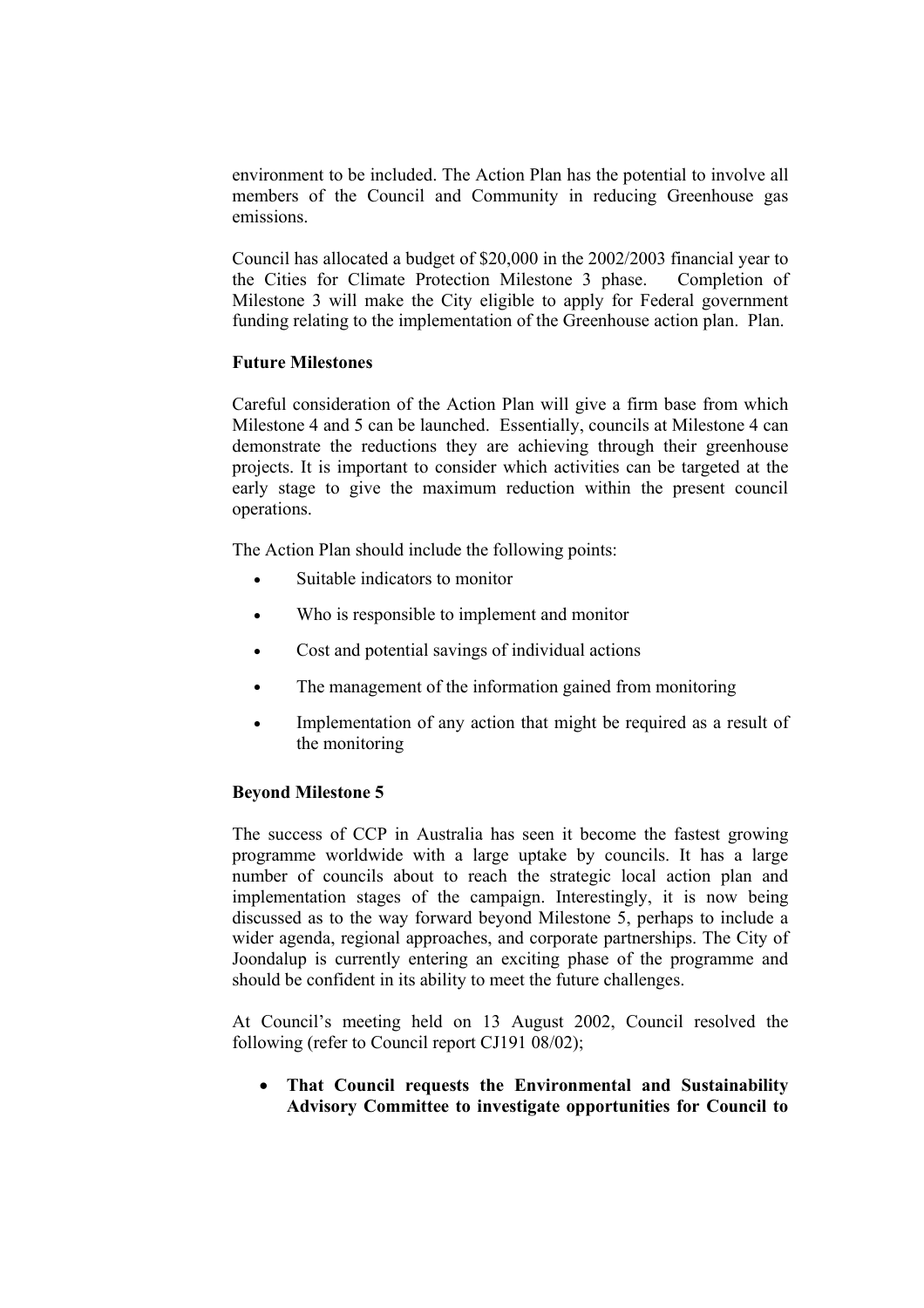**work in conjunction with Edith Cowan University in relation to the Cities for Climate Protection initiatives.** 

**MOVED Cr O'Brien SECONDED Mr Magyar That the Environmental and Sustainability Advisory Committee;** 

- **1. NOTES the above report.**
- **2. SUPPORTS the appointment of a project officer to facilitate development of the Milestone 3 action plan.**
- **3. INVESTIGATES opportunities for Council to work in conjunction with Edith Cowan University in relation to the Cities for Climate Protection initiatives.**

#### **The Motion was Put and CARRIED**

Mr Cusack nominated for actioning item 3 and will report back to the next committee meeting.

### **5.3 Sustainability Self Evaluation Guide (Mr J Goldsmith)**

Attachment 2 provides a draft self evaluation guide entitled "How Sustainable is Your Project?" The self evaluation guide has been developed by the Strategic and Corporate Planning Business Unit (John Goldsmith). The self evaluation guide is intended to enable a preliminary assessment of the sustainability of a project or proposal. The self evaluation guide provides a simple approach to assessing the environmental, social and economic sustainability of a proposal.

Committee input is sought on the draft guide. It is proposed that the guide be further developed in a web-based format for application on the City's sustainability web site.

## **MOVED Mr Down SECONDED Mr Carstairs that the Environmental and Sustainability Advisory Committee;**

- **1. NOTES the draft sustainability self evaluation guide (attachment 2).**
- **2. PROVIDES comment on the draft evaluation guide to the Strategic and Corporate Planning Business Unit (Mr John Goldsmith) by 10 October 2002.**
- **3. SUPPORTS further development of the guide as a web-based self evaluation tool on the City's sustainability web site.**
- **4. THANKS Mr Goldsmith for the development of the Sustainability Self Evaluation Guie.**

**The Motion was Put and CARRIED**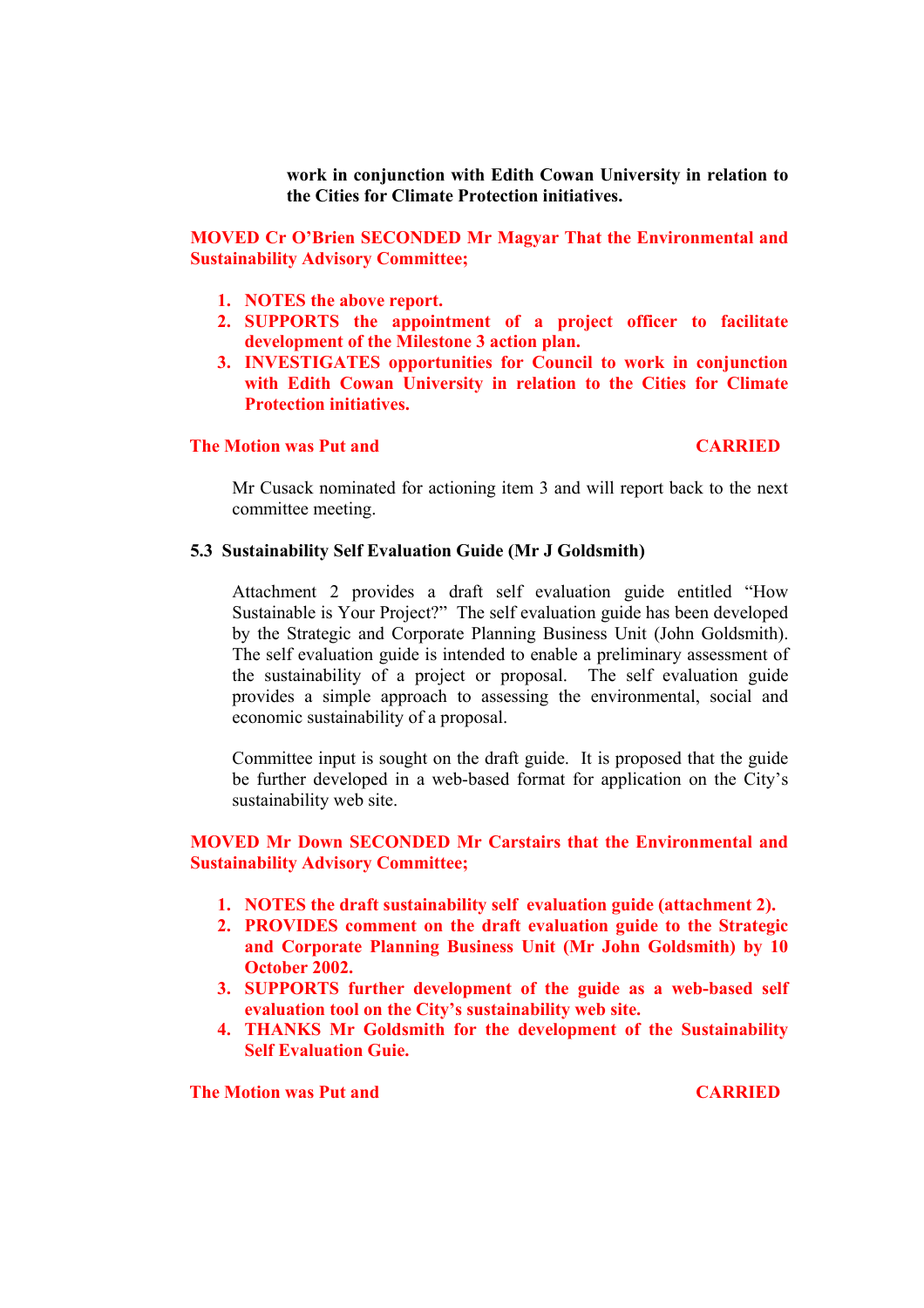# **6. OTHER BUSINESS**

# **6.1 Proposed Car Free Day for the City of Joondalup (Mr Carstairs)**

Australia has one of the highest rates of car use and car ownership in the world and the City of Joondalup has, in certain suburbs, the highest rates in Australia (Joondalup Travel Survey Results). As a way of combating the continued growth in greenhouse gas emissions, cities around the world are implementing programmes such as a "car free day". There are many examples of these sort of events already taking place, such as the City of Fremantle "Shed Your Car Day" www.freonet.net.au/shed /your/car, and also in other cities around the world (Bogata, Columbia/Portland, Oregon,/Groningen, Holland, All are listed in the book "Good News for a Change" Authors David Suzuki and Holly Dressel). The UN also hosts a day called "In Town Without My Car". In 2001, 1005 towns/cities across 33 countries participated on the 22 September (www.22september.org)

The City already hosts a spectacular Festival, attracting huge crowds to the many events that are staged. With this as a starting point, it would be easy to piggyback a car free day to such an event.

During the event, sections of the road way in the CBD are already closed to vehicle traffic, so why not expand it so visitors, workers, traders, and residents can experience first hand the benefits of a car free day.

The events objectives are to:

- Raise public awareness and debate about the levels of car use in the community.
- Promote the use of alternative, sustainable modes of transport on a daily use.
- Increase awareness of environmental issues around car use.
- Highlight the health benefits of walking and cycling.
- Demonstrates how business can profit from trade with use's of sustainable transport.
- Create a stronger sense of community and community involvement.

Mr Carstairs requested input/feedback sought on report/proposal, for further committee consideration.

General discussion followed, including;

- City of Fremantle "Shed Your Car" day.
- Referral of proposal to Joondalup Festival Committee
- Opportunity to adopt 22 September as the event date.
- Adopting a incentive approach for the event (from a social perspective, such as increasing physical activity, exercise)
- Opportunity to link in with the Cities for Climate Protection Milestone 3,
- Opportunity for car free promotions with Council staff.
- "Mayoral bike" at Bassendean Council.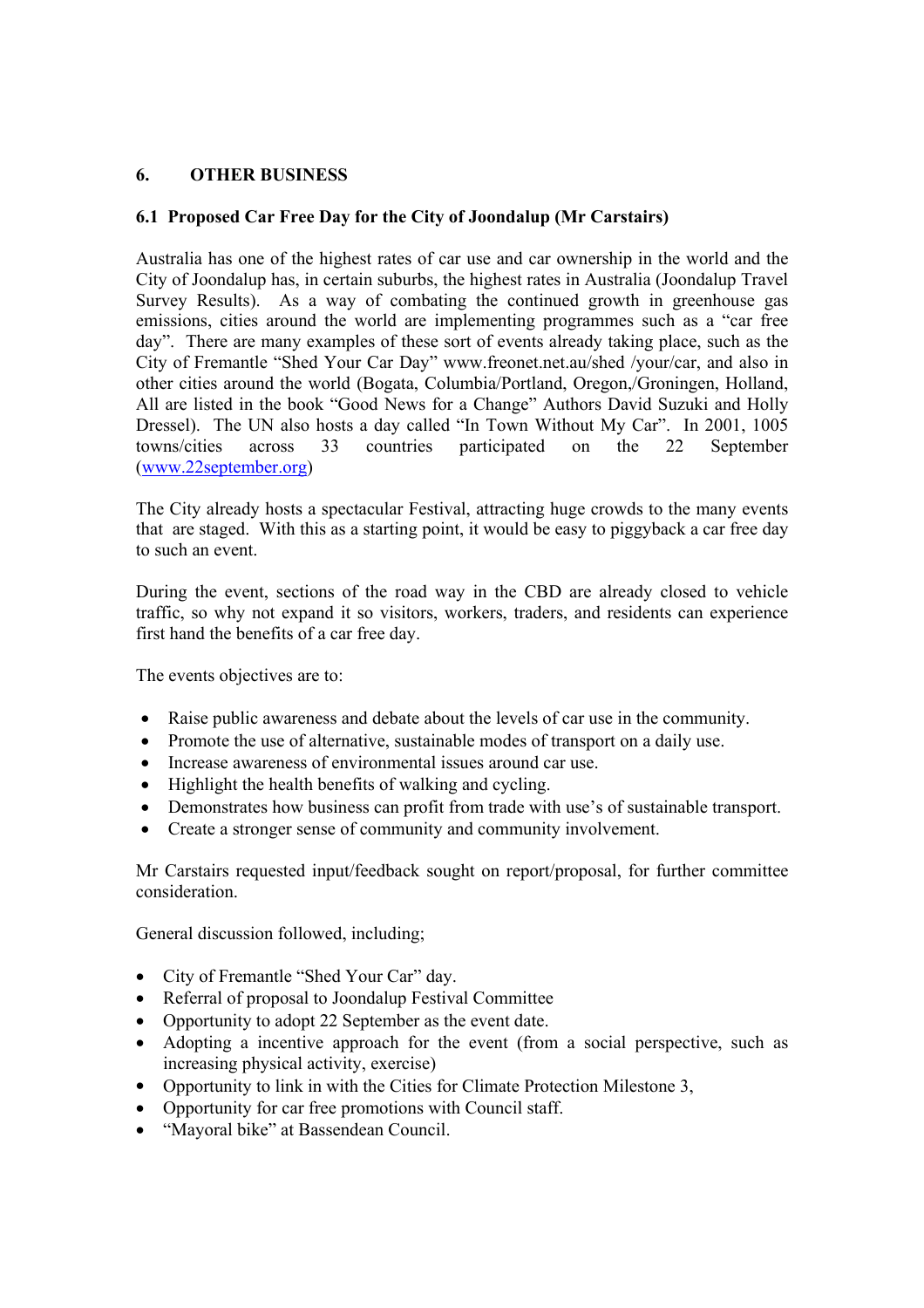- Pedestrian access
- Political lobbying for legislative change- suggesting a change to bike helmet legislation to make helmets optional for adults.
- educational programme.
- Link to City of Fremantle car free day event?

**ACTION:** Cr Hollywood to report back to the Environmental and Sustainability Advisory Committee October meeting following further investigations.

# **6.2 Community Funding (Environmental and Sustainable Development Fund) Assessment Panel (Mr John Goldsmith)**

Nominations from the committee are sought to form the funding assessment panel, to assess applications submitted to the Environmental and Sustainable Development Fund. It is envisaged that a meeting of approximately 1 hour will be required and scheduled next week.

# **MOVED Mr Cusack SECONDED Mr Hartnett that the Environmental and Sustainability Advisory Committee nominates Mr Magyar and Mr Carstairs to the funding assessment panel for the Environmental and Sustainable Development Fund.**

# **The Motion was Put and CARRIED**

## **6.3 Burns Beach (Cr Hollywood, on behalf of Mr Wake)**

Mr Wake advises the committee that the Minister for the Environment has appointed a review team to provide advice on appeals concerning proposed urban development of Lot 2 Burns Beach. The City is likely to be approached as a stakeholder in the review.

Cr Hollywood noted that a site visit will be held at Lot 2, and that a petition of 2000 signatures had been collected in relation to the site.

Mr Magyar noted that Council has previously made a resolution in relation to Burns Beach.

## **6.4 Neerabup National Park (Cr Hollywood, on behalf of Mr Wake)**

A community forum on the Neerabup National Park will be held at 7pm, Wednesday,  $9<sup>th</sup>$ October 2002 at the City of Wanneroo administration centre. The forum is organised by the Quinns Rocks Environmental Group and the Lake Neerabup Rural Group. The forum is in relation to a road proposal.